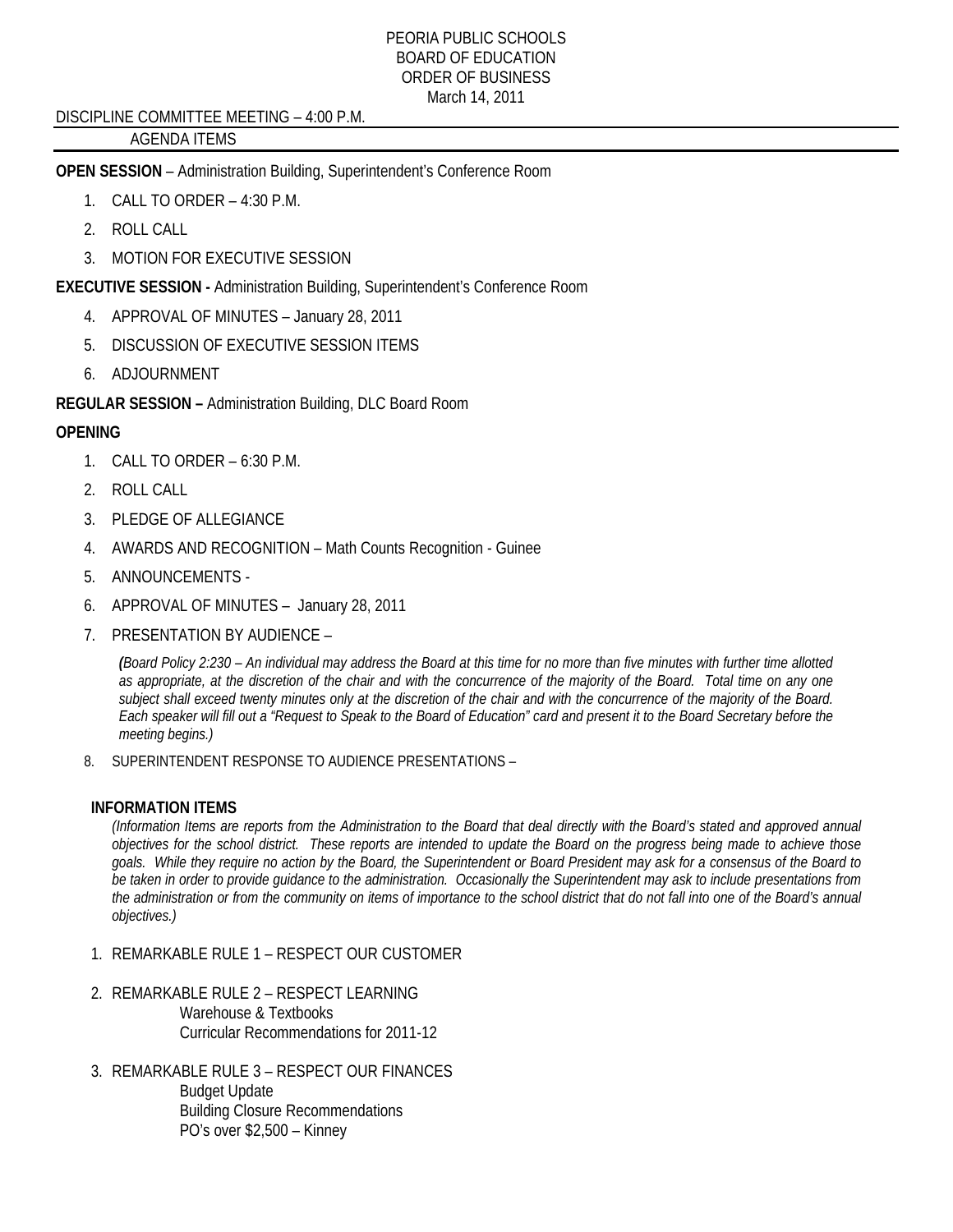# AGENDA ITEMS

# 4. REMARKABLE RULE 4 – RESPECT INDIVIDUAL DIFFERENCES

Report of Requests under the Freedom of Information Act and Status of Such Requests - Lathan

#### **ACTION ITEMS –**

## **CONSENT AGENDA**

*(Action by the Board of Education on the Items listed within the Consent Agenda are adopted by a single motion unless a member of the Board or the Superintendent requests that any such item be removed from the consent calendar and voted on separately. Generally, consent agenda items are matters in which the Board and Superintendent agree are routine in nature and should be acted upon in one motion to conserve time and permit focus on other-than-routine items on the agenda)* 

1. GIFTS TO SCHOOL DISTRICT - This meeting - \$2,141.23 Year to date - \$232.929.28

*Proposed Action:* That the following donations be accepted and letters of appreciation sent to the donors:

Flute, case and music donated by Diane Pueschel to Sterling Middle School (no value listed) \$1,000.00 donated by Salem Lutheran Church to Peoria Alternative to be used to purchase supplies and materials \$500.00 donated by Salem Lutheran Church to Peoria Alternative to be used for student needs Computer monitor, valued at \$75.00, by Rebecca Lindholm to Irving Primary NJROTC display case, valued at \$566.23, by Joseph Bauwens to Peoria High School

- 2. PAYMENT OF BILLS Kinney CONSIDERATION OF BIDS – Kinney
- 3. HUMAN RESOURCES REPORT Dunn *Proposed Action:* Appointment, employment, compensation, performance, resignation, retirement or discharge of an employee.
- 4. TRAVEL REQUESTS Lathan
- 5. AUTHORIZE TO FILE DECLARATIVE JUDGMENT *Proposed Action:* The Board of Education authorizes the Superintendent to direct Hodges, Loizzi, Eisenhammer, Rodick & Kohn to file a declarative judgment action in The Board of Education of Peoria School District No. 150 v. The Illinois Education Labor Relations Board *et al.*
- 6. APPOINTMENT OF A HEARING OFFICER FOR STUDENT DISCIPLINARY CASES *Proposed Action:* That the Board of Education appoint Robert H. Jennetten as a Hearing Officer for Student Disciplinary cases.
- 7. SPEECH THERAPIST CONSULTING AGREEMENT *Proposed Action:* That the Administration be authorized to enter into a Purchase of Agreement with Barbara Streitmatter, a certified Speech and Language Pathologist, to secure diagnostic and speech pathology services for selected students being served at Webster Headstart from March 15, 2011 through June 10, 2011. The anticipated expenditure requested for authorization will not exceed \$4,500 and will be funded through the Special Services IDEA Grant.

## **DELIBERATION AGENDA**

- 8. REVIEW OF SUSPENSIONS *Proposed Action:* That the Review of Suspensions listed on the report dated March 14, 2011 be approved as presented
- 9. REVOCATION OF BOARD PROBATION *Proposed Action*: That the Revocation of Board Probation listed on the report dated March 14, 2011 be approved as presented.
- 10. EXPULSIONS

*Proposed Action*: That the Expulsions listed on the report dated February 28, 2011 be approved as presented. (*Students expelled by the Board are referred to by number, thereby insuring privacy. Board action concerning the student(s) has been decided in executive session.)*